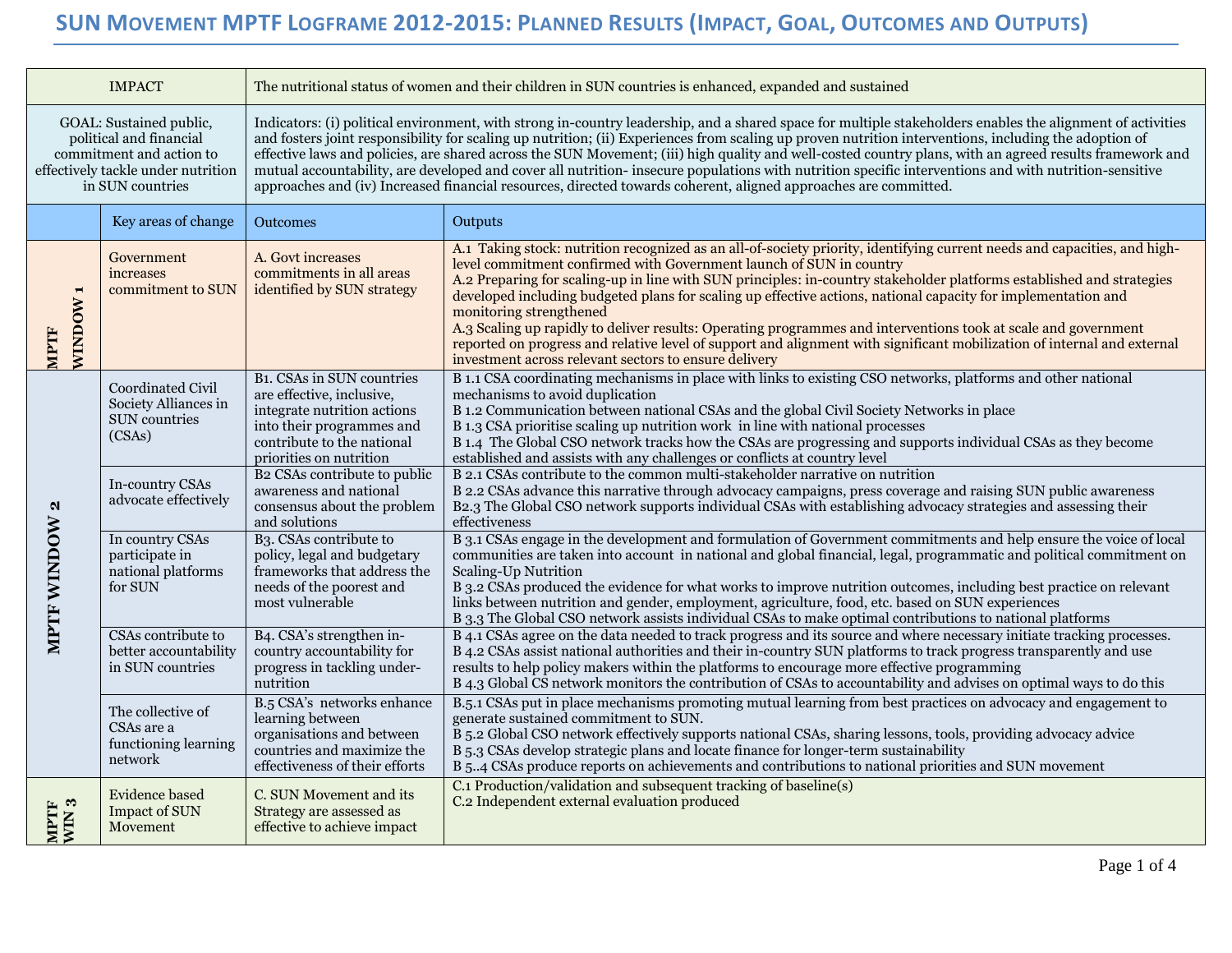## **MONITORING RESULTS (INDICATORS, MEANS OF VERIFICATION AND PERIODS TO REPORT ON MILESTONES)**

| <b>WINDOW 1: SUN Countries catalyse their commitments to SUN</b>                      |                                                                                                                                                                                                                                                                                                                                                                                                                                                                                                                                                                                                                                                                                                                                                                                                     |                                                                                                                                                                                                                                                                                                                                                                                                                                                |                                                                                                                                    |                            |  |  |
|---------------------------------------------------------------------------------------|-----------------------------------------------------------------------------------------------------------------------------------------------------------------------------------------------------------------------------------------------------------------------------------------------------------------------------------------------------------------------------------------------------------------------------------------------------------------------------------------------------------------------------------------------------------------------------------------------------------------------------------------------------------------------------------------------------------------------------------------------------------------------------------------------------|------------------------------------------------------------------------------------------------------------------------------------------------------------------------------------------------------------------------------------------------------------------------------------------------------------------------------------------------------------------------------------------------------------------------------------------------|------------------------------------------------------------------------------------------------------------------------------------|----------------------------|--|--|
| <b>Outcomes and Outputs</b>                                                           |                                                                                                                                                                                                                                                                                                                                                                                                                                                                                                                                                                                                                                                                                                                                                                                                     | <b>Indicators</b>                                                                                                                                                                                                                                                                                                                                                                                                                              | <b>Means of Verification</b>                                                                                                       | <b>Reporting</b><br>Period |  |  |
| A. Govt increases<br>commitments in all<br>areas identified by<br><b>SUN</b> strategy | A.1 Taking stock: nutrition recognized as an all-of-<br>society priority, identifying current needs and<br>capacities, and high-level commitment confirmed<br>with Government launch of SUN in country<br>A.2 Preparing for scaling-up in line with SUN<br>principles: in-country stakeholder platforms<br>established and strategies developed including<br>budgeted plans for scaling up effective actions,<br>national capacity for implementation and monitoring<br>strengthened<br>A.3 Scaling up rapidly to deliver results: Operating<br>programmes and interventions took at scale and<br>government reported on progress and relative level of<br>support and alignment with significant mobilization<br>of internal and external investment across relevant<br>sectors to ensure delivery | SUN launched with Government Focal Point<br>$\Omega$<br>identified<br>o Multisector/stakeholder platforms functioning and<br>effective<br>Coherent policy and legal framework in place and<br>$\circ$<br>well-performing<br>o Common Results Framework (CRF) agreed to align<br>nutrition specific and relevant sectoral<br>programmes<br>Financial resources aligned and mobilized behind a<br>$\circ$<br>set of agreed priorities in the CRF | Commitment letter<br><b>Focal Points notes</b><br>and progress reports<br>SUN website and<br>media<br>National progress<br>reports | Yearly                     |  |  |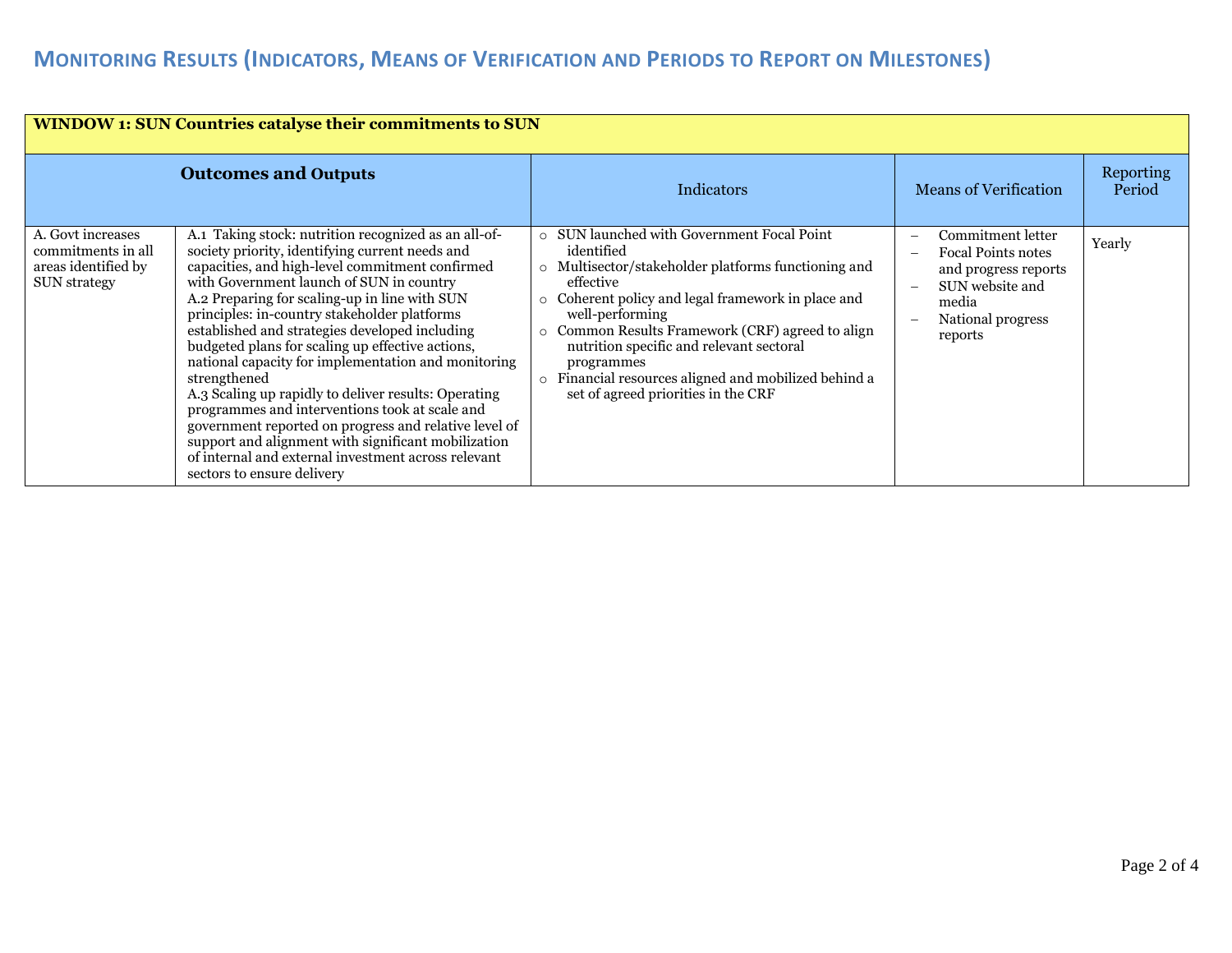## **WINDOW 2: Civil Society Organizations actively contribute to the goals of the SUN Movement**

|                                                                                                                                                                                                   | <b>Outcomes and Outputs</b>                                                                                                                                                                                                                                                                                                                                                                                                                                                                                                                                                                                           | Indicators                                                                                                                                                                                                                                                                                                                                                                                                                                                                                                                                                             | Means of<br>Verification                                                                                                                                        | Reporti<br>ng<br>Period |
|---------------------------------------------------------------------------------------------------------------------------------------------------------------------------------------------------|-----------------------------------------------------------------------------------------------------------------------------------------------------------------------------------------------------------------------------------------------------------------------------------------------------------------------------------------------------------------------------------------------------------------------------------------------------------------------------------------------------------------------------------------------------------------------------------------------------------------------|------------------------------------------------------------------------------------------------------------------------------------------------------------------------------------------------------------------------------------------------------------------------------------------------------------------------------------------------------------------------------------------------------------------------------------------------------------------------------------------------------------------------------------------------------------------------|-----------------------------------------------------------------------------------------------------------------------------------------------------------------|-------------------------|
| B <sub>1</sub> . CSAs in SUN<br>countries are<br>effective, inclusive,<br>integrate nutrition<br>actions into their<br>programmes and<br>contribute to the<br>national priorities<br>on nutrition | B 1.1 CSA coordinating mechanisms in place with links to existing<br>CSO networks, platforms and other national mechanisms to avoid<br>duplication<br>B 1.3 Communication between national CSAs and the global Civil<br>Society Networks in place<br>B 1.3 CSA prioritise scaling up nutrition work in line with national<br>processes<br>B 1.4 The Global CSO network tracks how the CSAs are<br>progressing and supports individual CSAs as they become<br>established and assists with any challenges or conflicts at country<br>level                                                                             | CSA governance structure (executive) composed with<br>$\circ$<br>ensured gender- and expertise balance and with<br>secretariat<br>o Joint statements on nutrition from CSOs in country with<br>focus on women and children<br>Regular communications across network (whether<br>$\circ$<br>meetings, calls, email newsletters or other modes) with<br>participation of national CSA in events of global CSO<br>fora and cross-fertilization of CS narratives (global-<br>national-global)<br>o CSA consultations with SUN Government Focal Point<br>and donor Convener | -Alliance Reports<br>-Joint statements<br>-Updated<br>membership<br>criteria and list<br>indicating sectors<br>CSOs are linked<br>to<br>-SUN Web-site           | 6 months                |
| <b>B2 CSAs contribute</b><br>to public awareness<br>and national<br>consensus about<br>the problem and<br>solutions                                                                               | B 2.1 CSAs contribute to the common multi-stakeholder narrative<br>on nutrition<br>B 2.2 CSAs advance this narrative through advocacy campaigns,<br>press coverage and raising SUN public awareness<br>B2.3 The Global CSO network supports individual CSAs with<br>establishing advocacy strategies and assessing their effectiveness                                                                                                                                                                                                                                                                                | CSO participation in multi stakeholder dialogues, in<br>$\circ$<br>public hearings, advocacy and awareness raising<br>campaigns/petitions at national regional and global<br>levels<br>CSAs proposals and/or policy-research papers for<br>$\circ$<br>strengthening existing legal and policy frameworks<br>Messages/ media statements -including all parties<br>politicians- reflect critical issues brought up by the<br>CSAs to demonstrate 'consensus'                                                                                                             | -Meeting<br>documents<br>-Country reports<br>-Press releases<br>-Reports from<br>public hearings<br>-Tv, radio<br>broadcasts and<br>media extracts              | 6months                 |
| B <sub>3</sub> . CSAs contribute<br>to policy, legal and<br>budgetary<br>frameworks that<br>address the needs<br>of the poorest and<br>most vulnerable                                            | B 3.1 CSAs engage in the development and formulation of<br>Government commitments and help ensure the voice of local<br>communities are taken into account in national and global<br>financial, legal, programmatic and political commitment on<br>Scaling-Up Nutrition<br>B 3.2 CSAs produce the evidence for what works to improve<br>nutrition outcomes, including best practice on relevant links<br>between nutrition and gender, employment, agriculture, food, etc.<br>based on SUN experiences<br>B 3.3 The Global CSO network assists individual CSAs to make<br>optimal contributions to national platforms | Consultations with local communities and authorities;<br>$\circ$<br>public hearings with parliamentarians;<br>Statements/speeches by political bodies/nutrition<br>$\circ$<br>champions reflecting critical issues advocated by CSAs<br>Documented changes in policies, strategies and plans<br>related to CSO advocacy campaigns CSOs policy<br>research papers<br>Best practices documentation<br>$\circ$                                                                                                                                                            | -Country<br>progress reports<br>- Public<br>statements and<br>press releases,<br>-National laws/<br>acts and<br>programmes<br>-Research papers<br>-Case studies | 6 <sub>m</sub> onths    |
| $B4. \overline{CSA's}$<br>strengthen in-<br>country<br>accountability for<br>progress in tackling<br>under-nutrition                                                                              | B 4.1 CSAs agree on the data needed to track progress and its<br>source and where necessary initiate tracking processes.<br>B 4.2 CSAs assist national authorities and their in-country SUN<br>platforms to track progress transparently and use results to help<br>policy makers within the platforms to encourage more effective<br>programming<br>B 4.3 Global CS network monitors the contribution of CSAs to<br>accountability and advises on optimal ways to do this                                                                                                                                            | CSAs reviews of government plans and financial<br>$\circ$<br>commitments on nutrition<br>CSOs participation in social auditing (or similar<br>$\circ$<br>activities) to help governments monitor the<br>commitment and spending on nutrition<br>CSO analysis is shared with wider public and informs<br>$\circ$<br>advocacy -including global.                                                                                                                                                                                                                         | -Social audit<br>plans/shadow<br>reports<br>-Reports/<br>analysis on<br>policy, budgets,<br>frameworks<br>-Research papers                                      | 6months                 |